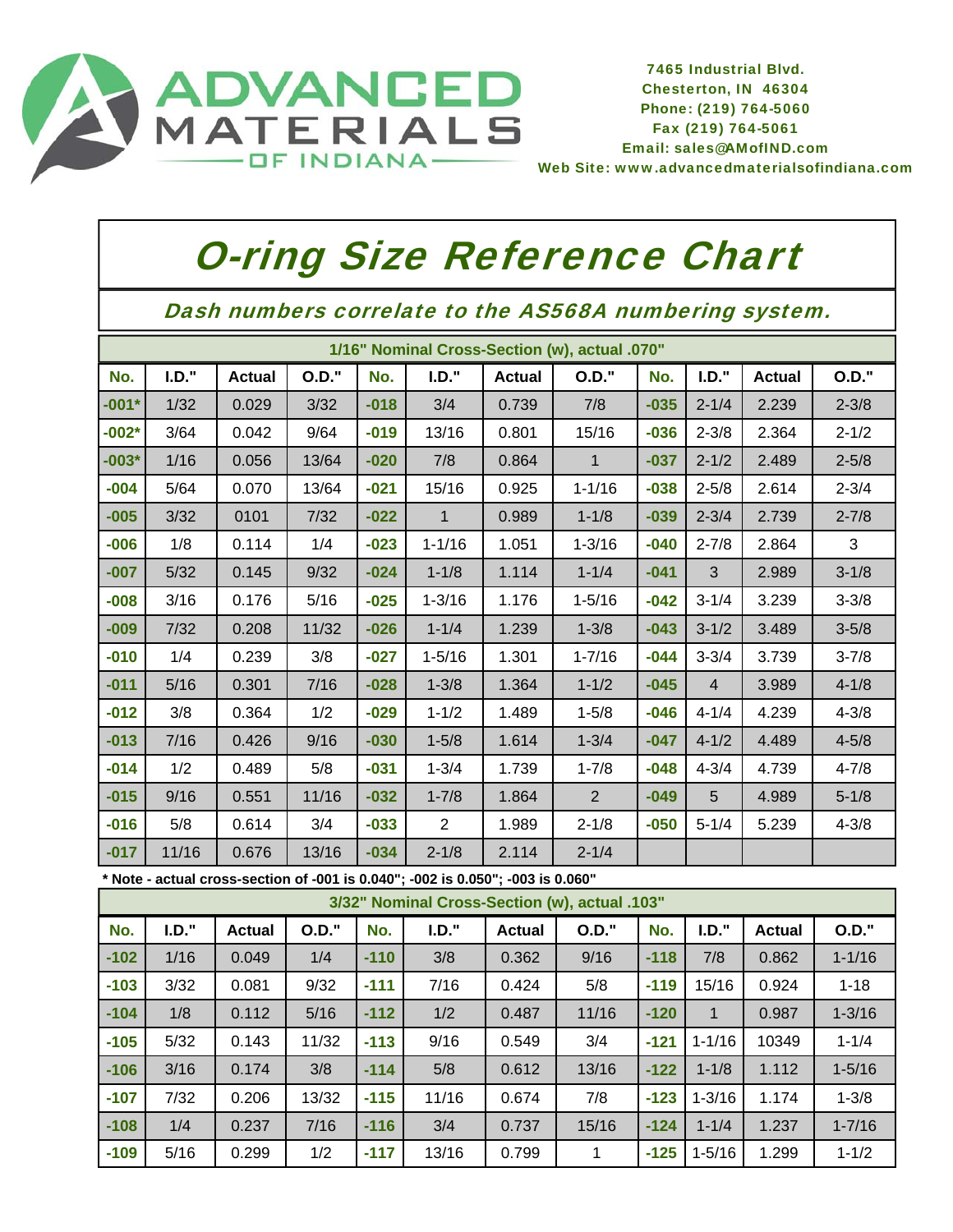|        | 3/32" Nominal Cross-Section (w), actual .103" |               |                |        |                                              |               |              |        |                  |               |                |  |
|--------|-----------------------------------------------|---------------|----------------|--------|----------------------------------------------|---------------|--------------|--------|------------------|---------------|----------------|--|
| No.    | I.D.'                                         | <b>Actual</b> | <b>O.D."</b>   | No.    | I.D.'                                        | <b>Actual</b> | <b>O.D."</b> | No.    | I.D.'            | <b>Actual</b> | <b>O.D."</b>   |  |
| $-126$ | $1 - 3/8$                                     | 1.362         | $1 - 9/16$     | $-144$ | $2 - 1/2$                                    | 2.487         | $2 - 11/16$  | $-162$ | $5 - 3/4$        | 5.737         | $5 - 15/16$    |  |
| $-127$ | $1 - 7/16$                                    | 1.424         | $1 - 5/8$      | $-145$ | $2 - 9/16$                                   | 2.550         | $2 - 3/4$    | $-163$ | $\,6$            | 5.987         | $6 - 3/16$     |  |
| $-128$ | $1 - 1/2$                                     | 1.487         | $1 - 11/16$    | $-146$ | $2 - 5/8$                                    | 2.612         | $2 - 13/16$  | $-164$ | $6 - 1/4$        | 6.237         | $6 - 7/16$     |  |
| $-129$ | $1 - 9/16$                                    | 1.549         | $1 - 3/4$      | $-147$ | $2 - 11/16$                                  | 2.675         | $2 - 7/8$    | $-165$ | $6 - 1/2$        | 6.487         | $6 - 11/16$    |  |
| $-130$ | $1 - 5/8$                                     | 1.612         | $1 - 13/16$    | $-148$ | $2 - 3/4$                                    | 2.737         | $2 - 15/16$  | $-166$ | $6 - 3/4$        | 6.737         | $6 - 15/16$    |  |
| $-131$ | $1 - 11/16$                                   | 1.674         | $1 - 7/8$      | $-149$ | $2 - 13/16$                                  | 2.800         | 3            | $-167$ | $\overline{7}$   | 6.987         | $7 - 3/16$     |  |
| $-132$ | $1 - 3/4$                                     | 1.737         | $1 - 15/16$    | $-150$ | $2 - 7/8$                                    | 2.862         | $3 - 1/16$   | $-168$ | $7 - 1/4$        | 7.237         | $7 - 7/16$     |  |
| $-133$ | $1 - 13/16$                                   | 1.799         | $\overline{2}$ | $-151$ | $\mathfrak{S}$                               | 2.897         | $3 - 3/16$   | $-169$ | $7 - 1/2$        | 7.487         | $7 - 11/16$    |  |
| $-134$ | $1 - 7/8$                                     | 1.862         | $2 - 1/16$     | $-152$ | $3 - 1/4$                                    | 3.237         | $3 - 7/16$   | $-170$ | $7 - 3/4$        | 7.737         | $7 - 15/16$    |  |
| $-135$ | $1 - 15/16$                                   | 1.925         | $2 - 1/8$      | $-153$ | $3 - 1/2$                                    | 3.487         | $3 - 11/16$  | $-171$ | $\bf 8$          | 7.987         | $8 - 3/16$     |  |
| $-136$ | $\overline{2}$                                | 1.987         | $2 - 3/16$     | $-154$ | $3 - 3/4$                                    | 3.737         | $3 - 15/16$  | $-172$ | $8 - 1/4$        | 8.237         | $8 - 7/16$     |  |
| $-137$ | $2 - 1/16$                                    | 2.050         | $2 - 1/4$      | $-155$ | $\overline{\mathbf{4}}$                      | 3.987         | $4 - 3/16$   | $-173$ | $8 - 1/2$        | 4.487         | $8 - 11/16$    |  |
| $-138$ | $2 - 1/8$                                     | 2.112         | $2 - 5/16$     | $-156$ | $4 - 1/4$                                    | 4.237         | $4 - 7/16$   | $-174$ | $8 - 3/4$        | 8.737         | $8 - 15/16$    |  |
| $-139$ | $2 - 3/16$                                    | 2.175         | $2 - 3/8$      | $-157$ | $4 - 1/2$                                    | 4.487         | $4 - 11/16$  | $-175$ | $\boldsymbol{9}$ | 8.987         | $9 - 3/16$     |  |
| $-140$ | $2 - 1/4$                                     | 2.237         | $2 - 7/16$     | $-158$ | $4 - 3/4$                                    | 4.737         | $4 - 15/16$  | $-176$ | $9 - 1/4$        | 9.237         | $9 - 7/16$     |  |
| $-141$ | $2 - 5/16$                                    | 2.300         | $2 - 1/2$      | $-159$ | 5                                            | 4.987         | $5 - 3/16$   | $-177$ | $9 - 1/2$        | 9.487         | $9 - 11/16$    |  |
| $-142$ | $2 - 3/8$                                     | 2.362         | $2 - 9/16$     | $-160$ | $5 - 1/4$                                    | 5.237         | $5 - 7/16$   | $-178$ | $9 - 3/4$        | 9.737         | $9 - 15/16$    |  |
| $-143$ | $2 - 7/16$                                    | 2.425         | $2 - 5/8$      | $-161$ | $5 - 1/2$                                    | 5.487         | $5 - 11/16$  |        |                  |               |                |  |
|        |                                               |               |                |        | 1/8" Nominal Cross-Section (w), actual .139" |               |              |        |                  |               |                |  |
| No.    | $I.D.$ "                                      | <b>Actual</b> | <b>O.D."</b>   | No.    | I.D.'                                        | <b>Actual</b> | <b>O.D."</b> | No.    | I.D.'            | <b>Actual</b> | 0.D."          |  |
| $-201$ | 3/16                                          | 0.171         | 7/16           | $-218$ | $1 - 1/4$                                    | 1.234         | $1 - 1/2$    | $-235$ | $3 - 1/8$        | 3.109         | $3 - 3/8$      |  |
| $-202$ | 1/4                                           | 0.234         | 1/2            | $-219$ | $1 - 5/16$                                   | 1.296         | $1 - 9/16$   | $-236$ | $3 - 1/4$        | 3.234         | $3 - 1/2$      |  |
| $-203$ | 5/16                                          | .0296         | 9/16           | $-220$ | $1 - 3/8$                                    | 1.359         | $1 - 5/8$    | $-237$ | $3 - 3/8$        | 3.359         | $3 - 5/8$      |  |
| $-204$ | 3/8                                           | 0.359         | 5/8            | $-221$ | $1 - 7/16$                                   | 1.421         | $1 - 11/16$  | $-238$ | $3 - 1/2$        | 3.484         | $3 - 3/4$      |  |
| $-205$ | 7/16                                          | 0.421         | 11/16          | $-222$ | $1 - 1/2$                                    | 1.484         | $1 - 3/4$    | $-239$ | $3 - 5/8$        | 3.609         | $3 - 7/8$      |  |
| $-206$ | 1/2                                           | 0.484         | 3/4            | $-223$ | $1 - 5/8$                                    | 1.609         | $1 - 7/8$    | $-240$ | $3 - 3/4$        | 3.734         | $\overline{4}$ |  |
| $-207$ | 9/16                                          | 0.546         | 13/16          | $-224$ | $1 - 3/4$                                    | 1.734         | $2^{\circ}$  | $-241$ | $3 - 7/8$        | 3.859         | $4 - 1/8$      |  |
| $-208$ | 5/8                                           | 0.609         | 7/8            | $-225$ | $1 - 7/8$                                    | 1.859         | $2 - 1/8$    | $-242$ | $\overline{4}$   | 3.984         | $4 - 1/4$      |  |
| $-209$ | 11/16                                         | 0.671         | 15/16          | $-226$ | $2^{\circ}$                                  | 1.984         | $2 - 1/4$    | $-243$ | $4 - 1/8$        | 4.109         | $4 - 3/8$      |  |
| $-210$ | 3/4                                           | 0.734         | $\mathbf{1}$   | $-227$ | $2 - 1/8$                                    | 2.109         | $2 - 3/4$    | $-244$ | $4 - 1/4$        | 4.234         | $4 - 1/2$      |  |
| $-211$ | 13/16                                         | 0.796         | $1 - 1/16$     | $-228$ | $2 - 1/4$                                    | 2.234         | $2 - 7/8$    | $-245$ | $4 - 3/8$        | 4.359         | $4 - 5/8$      |  |
| $-212$ | 7/8                                           | 0.859         | $1 - 1/8$      | $-229$ | $2 - 3/8$                                    | 2.359         | $2 - 5/8$    | $-246$ | $4 - 1/2$        | 4.484         | $4 - 3/4$      |  |
| $-213$ | 15/16                                         | 0.921         | $1 - 3/16$     | $-230$ | $2 - 1/2$                                    | 2.484         | $2 - 3/4$    | $-247$ | $4 - 5/8$        | 4.609         | $4 - 7/8$      |  |
| $-214$ | $\mathbf{1}$                                  | 0.984         | $1 - 1/4$      | $-231$ | $2 - 5/8$                                    | 2.609         | $2 - 7/8$    | $-248$ | $4 - 3/4$        | 4.734         | 5 <sub>5</sub> |  |
| $-215$ | $1 - 1/16$                                    | 1.046         | $1 - 5/16$     | $-232$ | $2 - 3/4$                                    | 2.734         | $\mathbf{3}$ | $-249$ | $4 - 7/8$        | 4.859         | $5 - 1/8$      |  |
| $-216$ | $1 - 1/8$                                     | 1.109         | $1 - 3/8$      | $-233$ | $2 - 7/8$                                    | 2.859         | $3 - 1/8$    | $-250$ | 5                | 4.984         | $5 - 1/4$      |  |
| $-217$ | $1 - 3/16$                                    | 1.171         | $1 - 7/16$     | $-234$ | $\mathbf{3}$                                 | 2.984         | $3 - 1/4$    | $-251$ | $5 - 1/8$        | 5.109         | $5 - 3/8$      |  |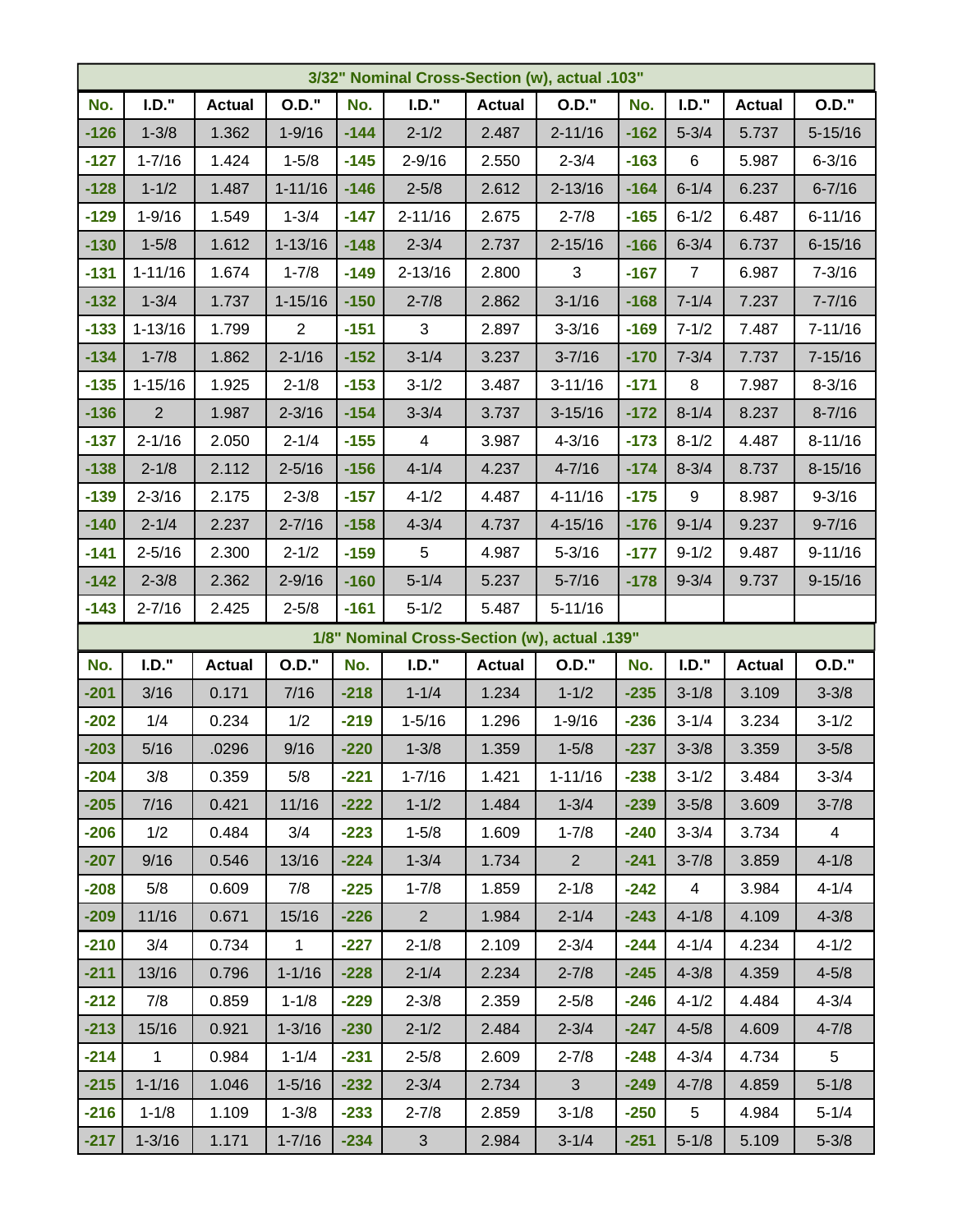| 1/8" Nominal Cross-Section (w), actual .139" |                |               |                |        |                  |               |                                               |        |                |               |              |
|----------------------------------------------|----------------|---------------|----------------|--------|------------------|---------------|-----------------------------------------------|--------|----------------|---------------|--------------|
| No.                                          | $I.D.$ "       | <b>Actual</b> | <b>O.D."</b>   | No.    | I.D.'            | <b>Actual</b> | <b>O.D."</b>                                  | No.    | I.D.'          | <b>Actual</b> | <b>O.D."</b> |
| $-252$                                       | $5 - 1/4$      | 5.234         | $5 - 1/2$      | $-263$ | $7 - 1/4$        | 7.234         | $7 - 1/2$                                     | $-274$ | 10             | 9.984         | $10 - 1/4$   |
| $-253$                                       | $5 - 3/8$      | 5.359         | $5 - 5/8$      | $-264$ | $7 - 1/2$        | 7.484         | $7 - 3/4$                                     | $-275$ | $10 - 1/2$     | 10.484        | $10 - 3/4$   |
| $-254$                                       | $5 - 1/2$      | 5.484         | $5 - 3/4$      | $-265$ | $7 - 3/4$        | 7.734         | 8                                             | $-276$ | 11             | 10.984        | $11 - 1/4$   |
| $-255$                                       | $5 - 5/8$      | 5.609         | $5 - 7/8$      | $-266$ | $\boldsymbol{8}$ | 7.984         | $8 - 1/4$                                     | $-277$ | $11 - 1/2$     | 11.484        | $11 - 3/4$   |
| $-256$                                       | $5 - 3/4$      | 5.734         | $\,6$          | $-267$ | $8 - 1/4$        | 8.234         | $8 - 1/2$                                     | $-278$ | 12             | 11.984        | $12 - 1/4$   |
| $-257$                                       | $5 - 7/8$      | 5.859         | $6 - 1/8$      | $-268$ | $8 - 1/2$        | 8.484         | $8 - 3/4$                                     | $-279$ | 13             | 12.984        | $13 - 1/4$   |
| $-258$                                       | 6              | 5.984         | $6 - 1/4$      | $-269$ | $8 - 3/4$        | 8.734         | $\boldsymbol{9}$                              | $-280$ | 14             | 13.984        | $14 - 1/4$   |
| $-259$                                       | $6 - 1/4$      | 6.234         | $6 - 1/2$      | $-270$ | $\mathsf g$      | 8.984         | $9 - 1/4$                                     | $-281$ | 15             | 14.984        | $15 - 1/4$   |
| $-260$                                       | $6 - 1/2$      | 6.484         | $6 - 3/4$      | $-271$ | $9 - 1/4$        | 9.234         | $9 - 1/2$                                     | $-282$ | 16             | 15.955        | $16 - 1/4$   |
| $-261$                                       | $6 - 3/4$      | 6.734         | $\overline{7}$ | $-272$ | $9 - 1/2$        | 9.484         | $9 - 3/4$                                     | $-283$ | 17             | 16.955        | $17 - 1/4$   |
| $-262$                                       | $\overline{7}$ | 6.984         | $7 - 1/4$      | $-273$ | $9 - 3/4$        | 9.734         | 10                                            | $-284$ | 18             | 17.955        | $18 - 1/4$   |
|                                              |                |               |                |        |                  |               | 3/16" Nominal Cross-Section (w), actual .210" |        |                |               |              |
| No.                                          | $I.D.$ "       | <b>Actual</b> | <b>O.D."</b>   | No.    | $I.D.$ "         | <b>Actual</b> | <b>O.D."</b>                                  | No.    | $I.D.$ "       | <b>Actual</b> | <b>O.D."</b> |
| $-309$                                       | 7/16           | 0.412         | 13/16          | $-333$ | $2 - 1/2$        | 2.475         | $2 - 7/8$                                     | $-357$ | $5 - 1/2$      | 5.475         | $5 - 7/8$    |
| $-310$                                       | 1/2            | 0.475         | 7/8            | $-334$ | $2 - 5/8$        | 2.600         | 3                                             | $-358$ | $5 - 5/8$      | 5.600         | 6            |
| $-311$                                       | 9/16           | 0.537         | 15/16          | $-335$ | $2 - 3/4$        | 2.725         | $3 - 1/8$                                     | $-359$ | $5 - 3/4$      | 5.725         | $6 - 1/8$    |
| $-312$                                       | 5/8            | 0.600         | 1              | $-336$ | $2 - 7/8$        | 2.850         | $3 - 1/4$                                     | $-360$ | $5 - 7/8$      | 5.850         | $6 - 1/4$    |
| $-313$                                       | 11/16          | 0.662         | $1 - 1/16$     | $-337$ | 3                | 2.975         | $3 - 3/8$                                     | $-361$ | $6\phantom{1}$ | 5.975         | $3 - 3/8$    |
| $-314$                                       | 3/4            | 0.725         | $1 - 1/8$      | $-338$ | $3 - 1/8$        | 3.100         | $3 - 1/2$                                     | $-362$ | $6 - 1/4$      | 6.225         | $6 - 5/8$    |
| $-315$                                       | 13/16          | 0.787         | $1 - 3/16$     | $-339$ | $3 - 1/4$        | 3.225         | $3 - 5/8$                                     | $-363$ | $6 - 12$       | 6.475         | $6 - 7/8$    |
| $-316$                                       | 7/8            | 0.850         | $1 - 1/4$      | $-340$ | $3 - 3/8$        | 3.350         | $3 - 3/4$                                     | $-364$ | $6 - 3/4$      | 6.725         | $7 - 1/8$    |
| $-317$                                       | 15/16          | 0.912         | $1 - 5/16$     | $-341$ | $3 - 1/2$        | 3.475         | $3 - 7/8$                                     | $-365$ | $\overline{7}$ | 6.975         | $7 - 3/8$    |
| $-318$                                       | $\mathbf 1$    | 0.975         | $1 - 3/8$      | $-342$ | $3 - 5/8$        | 3.600         | $\overline{4}$                                | $-366$ | $7 - 1/4$      | 7.225         | $7 - 5/8$    |
| $-319$                                       | $1 - 1/16$     | 1.037         | $1 - 7/16$     | $-343$ | $3 - 3/4$        | 3.725         | $4 - 1/8$                                     | $-367$ | $7 - 1/2$      | 7.475         | $7 - 7/8$    |
| $-320$                                       | $1 - 1/8$      | 1.100         | $1 - 1/2$      | $-344$ | $3 - 7/8$        | 3.850         | $4 - 1/4$                                     | $-368$ | $7 - 3/4$      | 7.725         | $8 - 1/8$    |
| $-321$                                       | $1 - 3/16$     | 1.162         | $1 - 9/16$     | $-345$ | 4                | 3.975         | $3 - 3/8$                                     | $-369$ | 8              | 7.975         | $8 - 3/8$    |
| $-322$                                       | $1 - 1/4$      | 1.225         | $1 - 5/8$      | $-346$ | $4 - 1/8$        | 4.100         | $4 - 1/2$                                     | $-370$ | $8 - 1/4$      | 8.225         | $8 - 5/8$    |
| $-323$                                       | $1 - 5/16$     | 1.287         | $1 - 11/16$    | $-347$ | $4 - 1/4$        | 4.225         | $4 - 5/8$                                     | $-371$ | $8 - 1/2$      | 8.475         | $8 - 7/8$    |
| $-324$                                       | $1 - 3/8$      | 1.350         | $1 - 3/4$      | $-348$ | $4 - 3/8$        | 4.350         | $4 - 3/4$                                     | $-372$ | $8 - 3/4$      | 8.725         | $9 - 1/8$    |
| $-325$                                       | $1 - 1/2$      | 1.475         | $1 - 7/8$      | $-349$ | $4 - 1/2$        | 4.475         | $4 - 7/8$                                     | $-373$ | 9              | 8.975         | $9 - 3/8$    |
| $-326$                                       | $1 - 5/8$      | 1.600         | $\overline{2}$ | $-350$ | $4 - 5/8$        | 4.600         | 5 <sup>5</sup>                                | $-374$ | $9 - 1/4$      | 9.225         | $9 - 5/8$    |
| $-327$                                       | $1 - 3/4$      | 1.725         | $2 - 1/8$      | $-351$ | $4 - 3/4$        | 4.725         | $5 - 1/8$                                     | $-375$ | $9 - 1/2$      | 9.475         | $9 - 7/8$    |
| $-328$                                       | $1 - 7/8$      | 1.850         | $2 - 1/4$      | $-352$ | $4 - 7/8$        | 4.850         | $5 - 1/4$                                     | $-376$ | $9 - 3/4$      | 9.725         | $10 - 1/8$   |
| $-329$                                       | 2 <sup>7</sup> | 1.975         | $2 - 3/8$      | $-353$ | 5 <sup>5</sup>   | 4.975         | $5 - 3/8$                                     | $-377$ | 10             | 9.975         | $10 - 3/8$   |
| $-330$                                       | $2 - 1/8$      | 2.100         | $2 - 1/2$      | $-354$ | $5 - 1/8$        | 5.100         | $5 - 1/2$                                     | $-378$ | $10 - 1/2$     | 10.475        | $10 - 7/8$   |
| $-331$                                       | $2 - 1/4$      | 2.225         | $2 - 5/8$      | $-355$ | $5 - 1/4$        | 5.225         | $5 - 5/8$                                     | $-379$ | 11             | 10.975        | $11 - 3/8$   |
| $-332$                                       | $3 - 3/8$      | 2.350         | $2 - 3/4$      | $-356$ | $5 - 3/8$        | 5.350         | $5 - 3/4$                                     |        | $-380$ 11-1/2  | 11.475        | $11 - 7/8$   |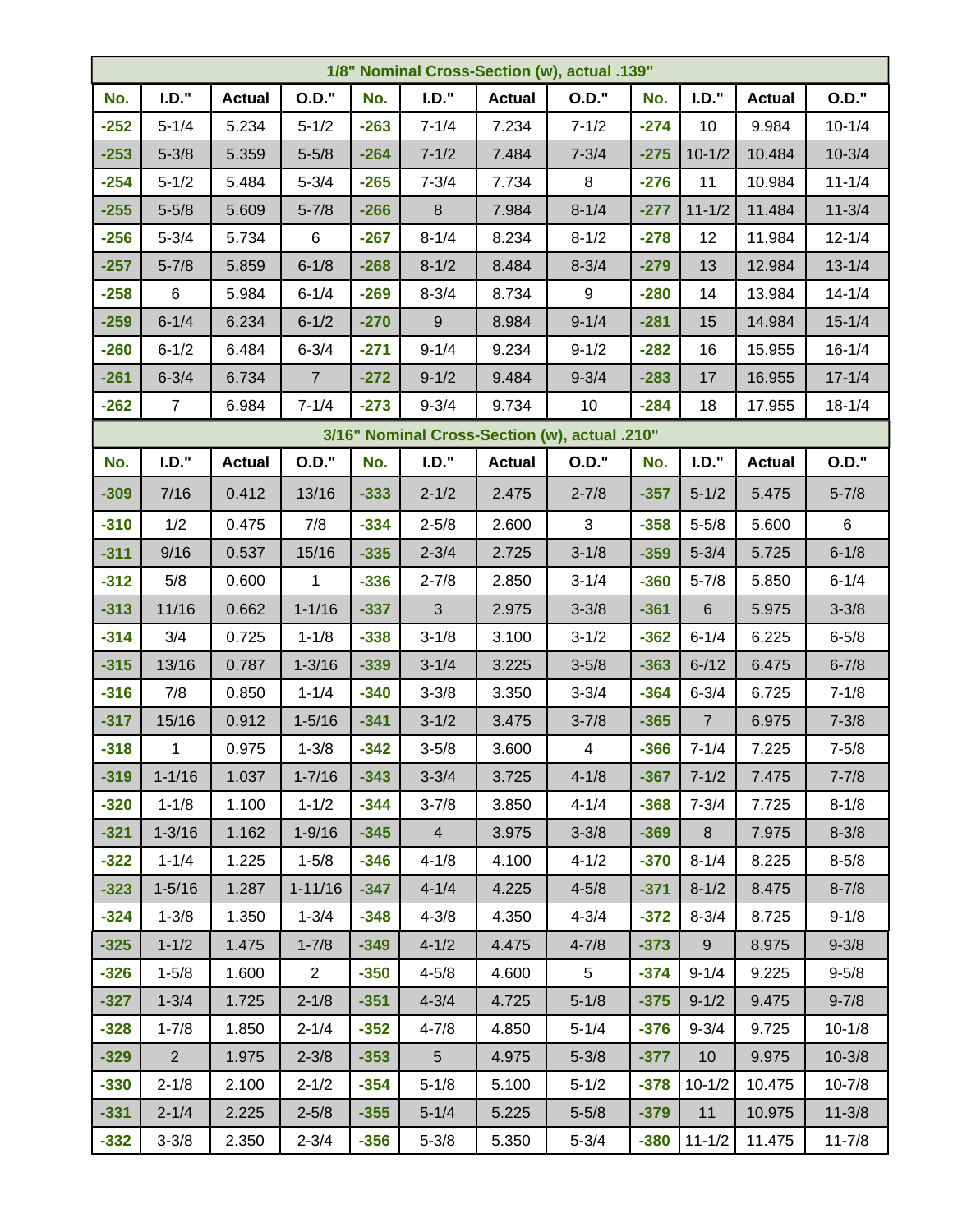| No.                                          | I.D.'                                         | <b>Actual</b> | <b>O.D."</b>   | No.    | I.D.'           | <b>Actual</b> | <b>O.D."</b>                                                | No.    | I.D.'          | <b>Actual</b> | <b>O.D."</b> |  |
|----------------------------------------------|-----------------------------------------------|---------------|----------------|--------|-----------------|---------------|-------------------------------------------------------------|--------|----------------|---------------|--------------|--|
|                                              | 3/16" Nominal Cross-Section (w), actual .210" |               |                |        |                 |               |                                                             |        |                |               |              |  |
| $-381$                                       | 12                                            | 11.975        | $12 - 3/8$     | $-386$ | 17              | 16.955        | $17 - 3/8$                                                  | $-391$ | 22             | 21.955        | $22 - 3/8$   |  |
| $-382$                                       | 13                                            | 12.975        | $13 - 3/8$     | $-387$ | 18              | 17.955        | $18 - 3/8$                                                  | $-392$ | 23             | 22.940        | $23 - 3/8$   |  |
| $-383$                                       | 14                                            | 13.975        | $14 - 3/8$     | $-388$ | 19              | 18.955        | $19 - 3/8$                                                  | $-393$ | 24             | 23.940        | $24 - 3/8$   |  |
| $-384$                                       | 15                                            | 14.975        | $15 - 3/8$     | $-389$ | 20              | 19.955        | $20 - 3/8$                                                  | $-394$ | 25             | 24.940        | $25 - 3/8$   |  |
| $-385$                                       | 16                                            | 15.955        | $16 - 3/8$     | $-390$ | 21              | 20.955        | $21 - 3/8$                                                  | $-395$ | 26             | 25.940        | $26 - 3/8$   |  |
|                                              |                                               |               |                |        |                 |               | 1/4" Nominal Cross-Section (w), actual .275" ** NEW SIZES** |        |                |               |              |  |
| No.                                          | I.D.'                                         | <b>Actual</b> | <b>O.D."</b>   | No.    | I.D.'           | <b>Actual</b> | <b>O.D."</b>                                                | No.    | I.D.'          | <b>Actual</b> | <b>O.D."</b> |  |
| $-400$                                       | $1 - 3/8$                                     | 1.350         | $1 - 7/8$      | $-409$ | $2 - 1/2$       | 2.475         | $\mathbf{3}$                                                | $-418$ | $3 - 5/8$      | 3.600         | $4 - 1/8$    |  |
| $-401$                                       | $1 - 1/2$                                     | 1.475         | $\overline{2}$ | $-410$ | $2 - 5/8$       | 2.600         | $3 - 1/8$                                                   | $-419$ | $3 - 3/4$      | 3.725         | $4 - 1/4$    |  |
| $-402$                                       | $1 - 5/8$                                     | 1.600         | $2 - 1/8$      | $-411$ | $2 - 3/4$       | 2.725         | $3 - 1/4$                                                   | $-420$ | $3 - 7/8$      | 3.850         | $4 - 3/8$    |  |
| $-403$                                       | $1 - 3/4$                                     | 1.725         | $2 - 1/4$      | $-412$ | $2 - 7/8$       | 2.850         | $3 - 3/8$                                                   | $-421$ | $\overline{4}$ | 3.975         | $4 - 1/2$    |  |
| $-404$                                       | $1 - 7/8$                                     | 1.795         | $2 - 3/8$      | $-413$ | $\mathbf{3}$    | 2.975         | $3 - 1/2$                                                   | $-422$ | $4 - 1/8$      | 4.100         | $4 - 5/8$    |  |
| $-405$                                       | $\overline{2}$                                | 1.850         | $2 - 1/2$      | $-414$ | $3 - 1/8$       | 3.100         | $3 - 5/8$                                                   | $-423$ | $4 - 1/4$      | 4.225         | $4 - 3/4$    |  |
| $-406$                                       | $2 - 1/8$                                     | 2.100         | $2 - 5/8$      | $-415$ | $3 - 1/4$       | 3.225         | $3 - 3/4$                                                   | $-424$ | $4 - 3/8$      | 4.350         | $4 - 7/8$    |  |
| $-407$                                       | $2 - 1/4$                                     | 2.225         | $2 - 3/4$      | $-416$ | $3 - 3/8$       | 3.350         | $3 - 7/8$                                                   |        |                |               |              |  |
| $-408$                                       | $2 - 3/8$                                     | 2.350         | $2 - 7/8$      | $-417$ | $3 - 1/2$       | 3.475         | $\overline{4}$                                              |        |                |               |              |  |
| 1/4" Nominal Cross-Section (w), actual .275" |                                               |               |                |        |                 |               |                                                             |        |                |               |              |  |
| No.                                          | I.D.'                                         | <b>Actual</b> | <b>O.D."</b>   | No.    | I.D.'           | <b>Actual</b> | <b>O.D."</b>                                                | No.    | I.D.'          | <b>Actual</b> | <b>O.D."</b> |  |
| $-425$                                       | $4 - 1/2$                                     | 4.475         | 5              | $-442$ | $7 - 1/4$       | 7.225         | $7 - 3/4$                                                   | $-459$ | 15             | 14.975        | $15 - 1/2$   |  |
| $-426$                                       | $4 - 5/8$                                     | 4.600         | $5 - 1/8$      | $-443$ | $7 - 1/2$       | 7.475         | 8                                                           | $-460$ | $15 - 1/2$     | 15.475        | 16           |  |
| $-427$                                       | $4 - 3/4$                                     | 4.725         | $5 - 1/4$      | $-444$ | $7 - 3/4$       | 7.725         | $8 - 1/4$                                                   | $-461$ | 16             | 15.955        | $16 - 1/2$   |  |
| $-428$                                       | $4 - 7/8$                                     | 4.850         | $5 - 3/8$      | $-445$ | $\, 8$          | 7.975         | $8 - 1/2$                                                   | $-462$ | $16 - 1/2$     | 16.455        | 17           |  |
| $-429$                                       | 5                                             | 4.975         | $5 - 1/2$      | $-446$ | $8 - 1/2$       | 8.475         | $\boldsymbol{9}$                                            | $-463$ | 17             | 16.955        | $17 - 1/2$   |  |
| $-430$                                       | $5 - 1/8$                                     | 5.100         | $5 - 5/8$      | $-447$ | 9               | 8.975         | $9 - 1/2$                                                   | $-464$ | $17 - 1/2$     | 17.455        | 18           |  |
| $-431$                                       | $5 - 1/4$                                     | 5.225         | $5 - 3/4$      | $-448$ | $9 - 1/2$       | 9.475         | 10                                                          | $-465$ | 18             | 17.955        | $18 - 1/2$   |  |
| $-432$                                       | $5 - 3/8$                                     | 5.350         | $5 - 7/8$      | $-449$ | 10 <sup>°</sup> | 9.975         | $10 - 1/2$                                                  | $-466$ | $18 - 1/2$     | 18.455        | 19           |  |
| $-433$                                       | $5 - 1/2$                                     | 5.475         | $6\phantom{.}$ | $-450$ | $10 - 1/2$      | 10.475        | 11                                                          | $-467$ | 19             | 18.955        | $19 - 1/2$   |  |
| $-434$                                       | $5 - 5/8$                                     | 5.600         | $6 - 1/8$      | $-451$ | 11              | 10.975        | $11 - 1/2$                                                  | $-468$ | $19 - 1/2$     | 19.455        | 20           |  |
| $-435$                                       | $5 - 3/4$                                     | 5.725         | $6 - 1/4$      | $-452$ | $11 - 1/2$      | 11.475        | 12                                                          | $-469$ | 20             | 19.955        | $20 - 1/2$   |  |
| $-436$                                       | $5 - 7/8$                                     | 5.850         | $6 - 3/8$      | $-453$ | 12              | 11.975        | $12 - 1/2$                                                  | $-470$ | 21             | 20.955        | $21 - 1/2$   |  |
| $-437$                                       | 6 <sup>1</sup>                                | 5.975         | $6 - 1/2$      | $-454$ | $12 - 1/2$      | 12.475        | 13                                                          | $-471$ | 22             | 21.955        | $22 - 1/2$   |  |
| $-438$                                       | $6 - 1/4$                                     | 6.225         | $6 - 3/4$      | $-455$ | 13              | 12.975        | $13 - 1/2$                                                  | $-472$ | 23             | 22.940        | $23 - 1/2$   |  |
| $-439$                                       | $6 - 1/2$                                     | 6.475         | $\overline{7}$ | $-456$ | $13 - 1/2$      | 13.475        | 14                                                          | $-473$ | 24             | 23.940        | $24 - 1/2$   |  |
| $-440$                                       | $6 - 3/4$                                     | 6.725         | $7 - 1/4$      | $-457$ | 14              | 13.975        | $14 - 1/2$                                                  | $-474$ | 25             | 24.940        | $25 - 1/2$   |  |
| $-441$                                       | 7 <sup>7</sup>                                | 6.975         | $7 - 1/2$      | $-458$ | $14 - 1/2$      | 14.475        | 15                                                          | $-475$ | 26             | 25.940        | $26 - 1/2$   |  |